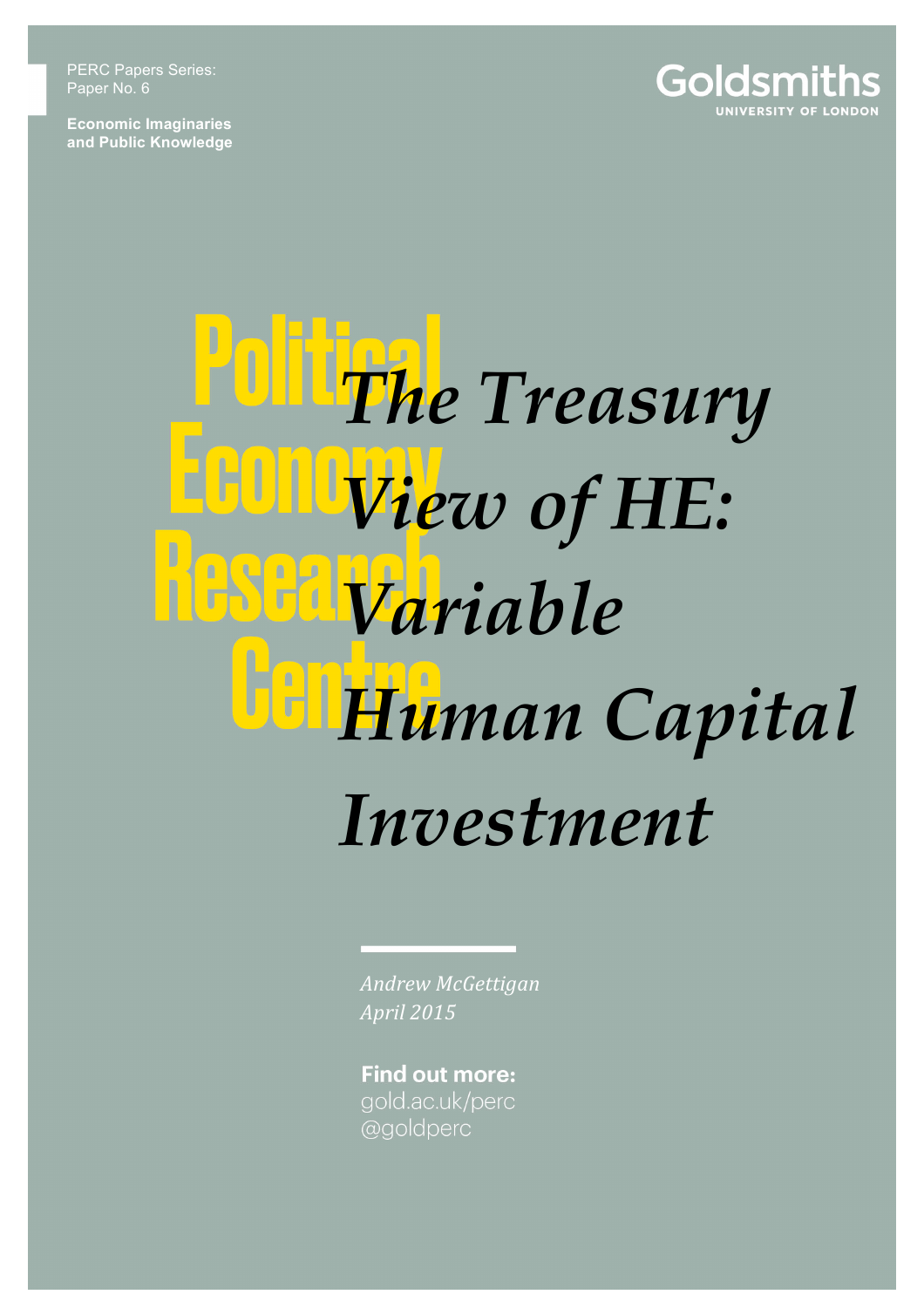## **The Treasury View of HE: variable human capital investment<sup>1</sup>**

If we are concerned about public knowledge and the political economy of its production, then we need to attend to the manner in which the funding of undergraduate study in England was transformed in 2012. Higher tuition fees were licensed by government at publicly funded institutions so that the latter could use fee income to cover large cuts to the direct public funding of tuition. Grants to universities and colleges were cut by roughly £3 bn per year and students pursuing 'classroom' subjects, such as politics and economics, are now solely funded by fee income. At the same time, loans to students were extended so that a maximum of £9,000 per year could be borrowed to cover these fees.

This generalised fee-loan regime is more than a temporary austerity measure. Its architect, David Willetts, the former Minister for Universities and Science, wrote in 2013 that 'unleashing the forces of consumerism is the best single way we've got of restoring high academic standards'. Flagging up the course costs to students is meant to make them think more carefully about their university choices and make them demand more when they arrive to study.

But that is only the first step on the transition. The focus of policy has been the transformation of higher education into the private good of training and the positional good of opportunity, where the returns on both are higher earnings. Initiation into the production and dissemination of public knowledge? It does not appear to be a concern of current policy.

Such an anti-vision of higher education - let the market determine what should be offered unfortunately meshes with a stratified higher education sector which mirrors an increasingly unequal society. This paper outlines the next phase of higher education policy which will exacerbate the erosion of public knowledge from the institutions traditionally most associated with it.

The Coalition government has quietly put in place a series of measures designed to support a new performance metric: repayment of loans by course and institution. It could become the one metric to dominate all others and will be theorised under the rubric of 'human capital investment'.

The Small Business, Enterprise and Employability Act received Royal Assent at the end of March 2015.

Section Six of the bill is titled 'Education Evaluation'.<sup>2</sup> It proposes amendments to existing legislation to allow the co-ordination of data collected by the Higher Education Statistics Agency and HM Revenue & Customs. The Department for Business, Innovation & Skills  $(BIS)$  has provided a gloss on the measures.<sup>3</sup> Potential applicants to colleges and universities will in future benefit from information on the 'employability and earnings' of each institution's alumni and alumnae. I quote:

<sup>&</sup>lt;sup>1</sup> This is a companion paper to Andrew McGettigan, 'The Treasury View of HE: student loans  $\&$  fiscal control' PERC e-book etc. What is outlined here as performance is coeval with the kind of data the private sector wants in order to price loan-assets. <sup>2</sup> http://www.legislation.gov.uk/ukpga/2015/26/part/6/enacted

<sup>&</sup>lt;sup>3</sup> https://www.gov.uk/government/uploads/system/uploads/attachment\_data/file/363503/bis-14-1135-sbee-billeducation-evaluation-fact-sheet.pdf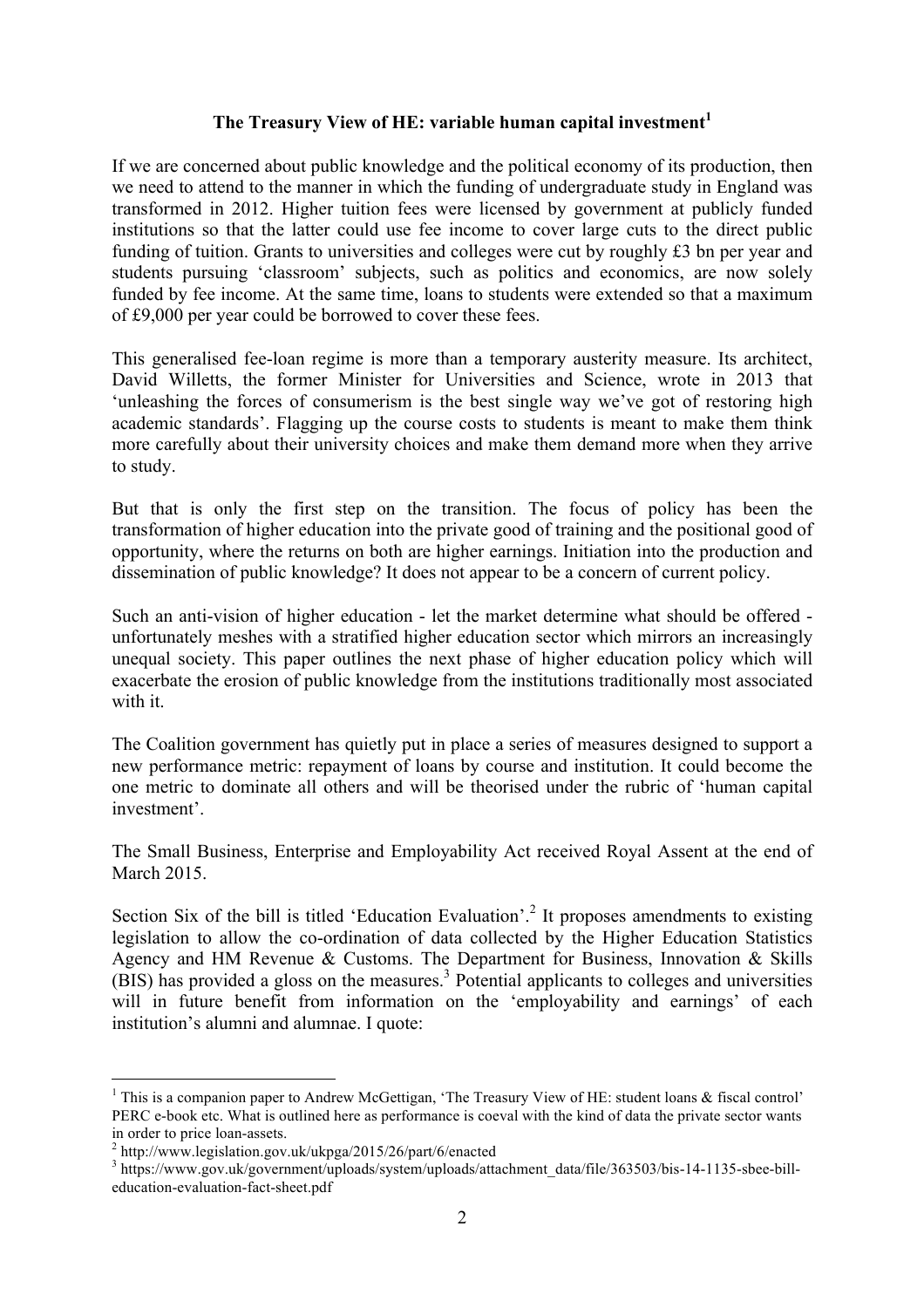[The measures] will also help to create an incentive and reward structure at universities by distinguishing the universities that are delivering the strongest enterprise ethos and labour market outcomes for their students.

The 'reward and incentive' being that applicants could inform themselves about the future earnings of those who followed a particular course and choose where to study accordingly . In its 2015 Manifesto, the Conservative party pledges to 'require more data to be openly available to potential students so that they can make decisions informed by the career paths of past graduates'. 4

The Act is the latest move in a new phase of tertiary education policy. In 2012, a new question was added to the annual Labour Force Survey to allow 'analysis of long-run earnings outcomes from specific institutions'. In July last year, Lord Young's report for government, *Enterprise for All*, recommended that each course at each institution should have to publish a Future Earnings and Employment Record 'so that students can assess the full costs and likely benefits of specific courses at specific institutions.' One section of the report was helpfully titled, 'What FEER can do'.<sup>5</sup> In October 2013, David Willetts, then minister for science and universities, expressed his enthusiasm for a new research project funded by the Nuffield Foundation:

Professor Neil Shephard of Harvard University and Professor Anna Vignoles of Cambridge University are currently merging a wealth of data from the Student Loans Company and HM Revenue and Customs which should deliver a significant improvement in the current data on labour market outcomes of *similar courses at different institutions*. <sup>6</sup> (my emphasis)

The research cited here has not yet reported, though we are promised some results 'in the second half of 2015'.<sup>7</sup> The project is titled 'Estimating Human Capital of Graduates' and seeks to assess how the future earnings of 'similar students' vary 'by institution type and subject':

If different degrees from different institutions result in very different levels of earnings for students with similar pre-university qualifications and from similar socio-economic backgrounds, then this might affect both student choice and policies designed to increase participation and improve social mobility.<sup>8</sup>

That paragraph captures the two angles to this debate: it is not just applicants who want to know what their monetary return on further study might be. Moving beyond consumer choice, the government as lender is becoming increasingly concerned by the size of the subsidy built-in to the student loan scheme as the latter is buffeted by recession, low bank base rates, a troubling graduate labour market and earlier mistakes in the modelling of future repayments.

 $<sup>4</sup>$  op. cit. p. 35.</sup>

**<sup>5</sup>** Published jointly by Prime Ministers Office & Department of Business Innovation & Skills *Enterprise for all: The relevance of enterprise in education*, 19 June 2014 https://www.gov.uk/government/publications/enterprisefor-all-the-relevance-of-enterprise-in-education <sup>6</sup> David Willetts, *Robbins Revisited: Bigger & Better Higher Education* Social Marker Foundation, October

<sup>2013.</sup> p. 19

 $\frac{7}{1}$  http://www.nuffieldfoundation.org/estimating-human-capital-graduates  $\frac{8}{1}$  ibid.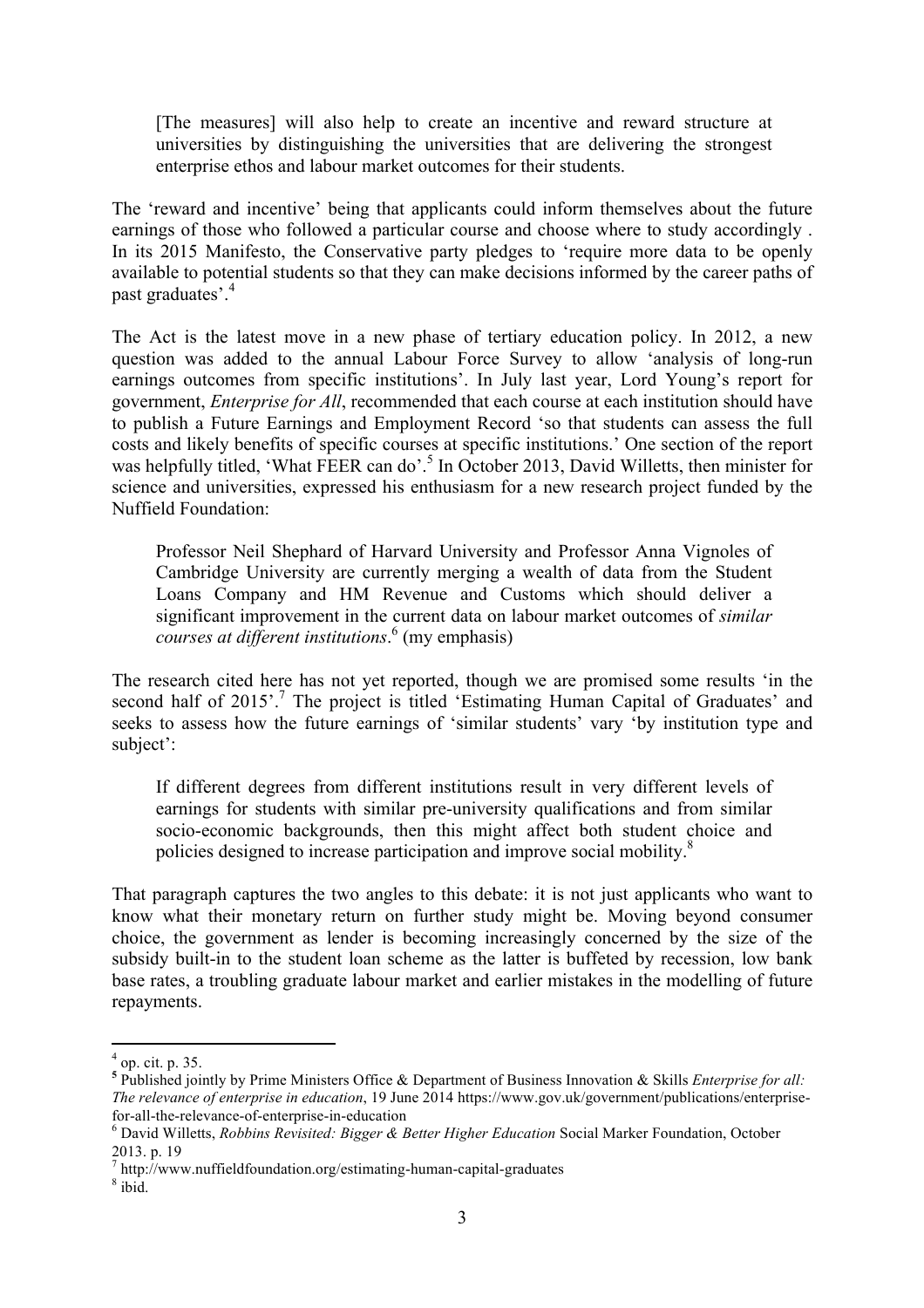In England, annual student loan issues are now over £10 bn and are set to continue climbing to about £14 bn by 2018/19. Repayments languish at around £1.5bn. BIS reckons it will only get back the equivalent of 55 per cent of the £10 bn issued each year. 45 per cent is therefore lost as non-repayment. When the new higher maximum tuition fee was voted through in December 2010, it was assumed that the relevant repayment figure would be 70 per cent. Each percentage point of variance is the equivalent of  $£100$  m in lost value (1 per cent of  $£10$ bn). So a drop of fifteen percentage points means BIS is £1.5 bn worse off than expected on a single year's outlay.

There are various methods open to government to manage such shortfalls. But the Treasury is loath to abandon the new funding regime as a low return on a loan is still better than money spent on grants, where no money comes back. What the Treasury wants is information on good institutions.

The 2011 Higher Education White Paper presented undergraduate degrees as a human capital investment that *benefits* the private individual insofar as it enables that individual to boost future earnings. Universities and colleges are then to be judged on how well they provide training that does indeed boost earnings profiles. Such 'value add' would displace current statistical concoctions based on prior attainment and final degree classification. The key device is loans: they go out into the world and the manner in which they are repaid generates information. Graduates then become the bearers of the units of account by which HE performance is set into a system of accountability: 'What level of repayments is this graduate of this course likely to produce over the next 35 years?'

As Willetts had previously argued in 2012, the figures for non-repayment of loans in the departmental accounts, that 45 per cent, is an aggregate for a sector comprising over 100 HEIs, 300 FE colleges offering HE, and 100 private providers 'designated' as eligible for student support. This overall non-repayment figure masks variation in performance by subject (e.g. medicine and law graduates repay more), institution and sex. Willetts has indicated enthusiasm for robust disaggregation of the figures:

I expect that, in the future, as the data accrue, the policy debate will be about the [non-repayment rate] for individual institutions … *the actual Exchequer risk from lending to students at specific universities*. 9 (my emphasis)

It is this question of risk that returns us to what is the ur-text for English higher education policy, Milton Friedman's 1955 essay 'The Role for Government in Education'.<sup>10</sup> In the second half of that text, Friedman discusses higher education, in particular professional and vocational education, and offers his understanding of human capital:

[Education is] a form of investment in human capital precisely analogous to investment in machinery, buildings, or other forms of non-human capital. Its function is to raise the economic *productivity* of the human being. If it does so, the individual is rewarded in a free enterprise society by receiving a higher return for his services.

<sup>9</sup> David Willetts, 'We cannot be certain about every step. But the journey will be worthwhile', *Times Higher Education*, 26 May 2011, www.timeshighereducation.co.uk/story.asp?storycode=416257<sup>10</sup> Milton Friedman 'Role For Government in Education' (1955)

http://www.edchoice.org/The-Friedmans/The-Friedmans-on-School-Choice/The-Role-of-Government-in-Education-%281995%29.aspx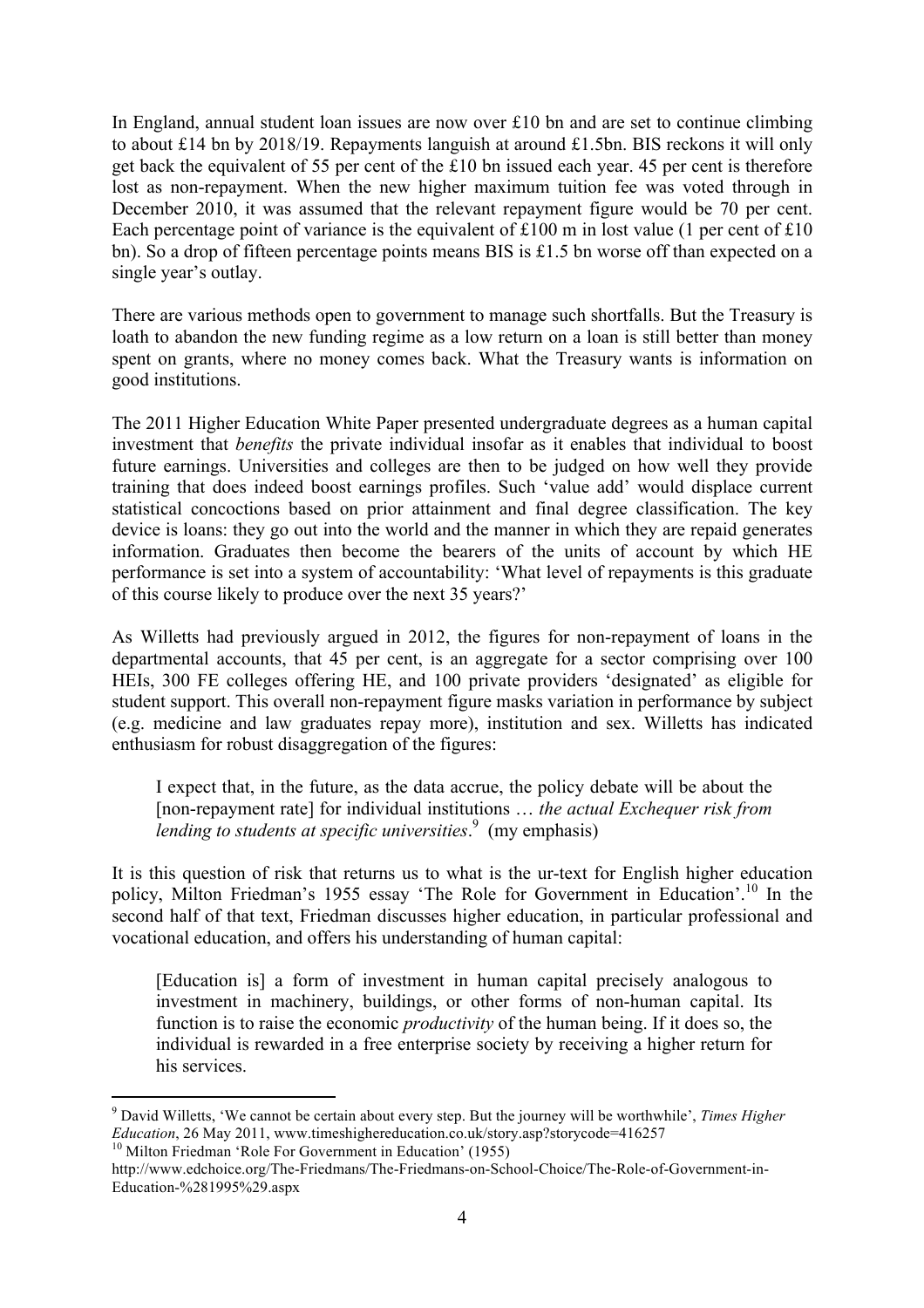There is a role for government to provide loans to individuals for such study because capital market imperfections render such loans expensive or impossible to secure without collateral.11 Existing imperfections in the capital market tend to restrict the more expensive vocational and professional training to individuals whose parents or benefactors can finance the training required. They make such individuals a "non-competing" group *sheltered from competition by the unavailability of the necessary capital to many individuals*, among whom must be large numbers with equal ability. The result is to perpetuate inequalities in wealth and status.<sup>12</sup> (my emphasis)

The problem from a national perspective is therefore 'underinvestment' and inequity (a lack of social mobility). Government intervention is justified if there are too few graduates or if graduates only come from the privileged classes. In the same essay, Friedman sketches a precursor to the income-contingent repayment loan underpinning English tuition fee policy. He proposes that the government 'buy a share in an individual's earning prospects'. That is to say, the government 'advances [the student] the funds needed to finance his training on condition that he agree to pay the lender a specified fraction of his future earnings' [sic].<sup>1</sup>

As England has transitioned towards Friedman's idea over the last twenty years (add the current policy to write-off outstanding balances thirty-one years after graduation and you have ICR loans), we have reached a hybrid loan-voucher scheme with a large subsidy provided by government (that 45 per cent of estimated non-repayment again). Friedman was explicit - a loan scheme should be self-financing and individuals should 'bear the costs of investing in themselves'. That said, he goes on to argue that money should follow the individual in either form, as loan or voucher, rather than being paid to institutions:

The subsidisation of institutions rather than of people has led to an indiscriminate subsidization of whatever activities it is appropriate for such institutions to undertake, rather than of activities it is appropriate for the state to subsidise. The problem is not primarily that we are spending too little money ... but that we are getting so little per dollar spent. $^{14}$ 

And here is the rub. The growing and unexpectedly large subsidy built into the current iteration of fee-loan regime points to that same problem: the government is not getting the maximum from borrowers or from universities (which are using tuition fees to subsidise other

l  $11$  What is often missed - for example, by Foucault - is that the family in Gary Becker's work is reconceived as a Coasian intergenerational *firm* making investment decisions. Social mobility is then accordingly calibrated so that no individual should be hamstrung by the decisions of their parents and antecedents. Socioeconomic Status (SES) is therefore a counter-concept to 'class'. In a society with high social mobility, SES can always be revised by good investment decisions - there is no systematic disadvantage - and the situation is competitive. But the role for government is to ensure that the human capital markets are functional and so inherited advantage is minimised. Long-run inequality is not determined by 'class' if access to capital is not constrained. (Even better if the market allows children to borrow as individuals rather than families on their behalf). This gives some content to Thatcher's 'there are individuals and there are families' and reveals the self-conception of David Willetts's *The Pinch* - where demographic cohorts, 'generations' is a third factor introduced to the analysis. We need to attend to *familia œconomica* rather than *homo œconomicus*.

Michel Foucault *The Birth of BioPolitics: Lectures at the Collège de France 1978-1979* edited by Michel Senellart [2004] & translated by Graham Burchell, Palgrave McMillan 2008. pp. 215 ff.

David Willetts, *The Pinch: How the Baby Boomers Stole their Children's Future - And Why They Should Give It Back* Atlantic Books, 2010<br><sup>12</sup> op. cit.<br><sup>13</sup> ibid.<br><sup>14</sup> ibid.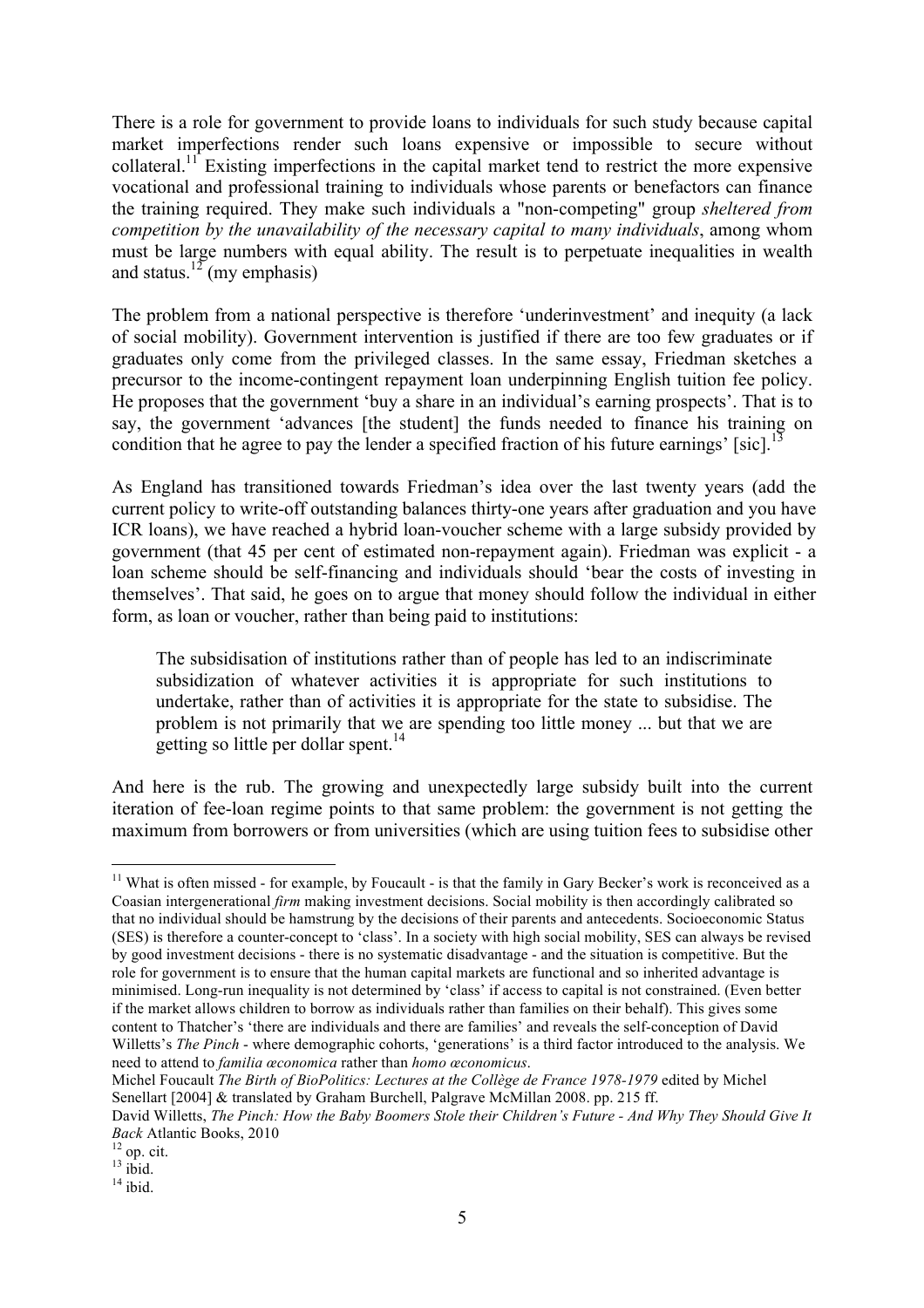activities like research). One might blame universities that set fees for classroom subjects at the same rate as lab-based subjects, that blanket £9 000 per annum, or loan funding offered for subjects that do nothing to boost graduate productivity. Either way, it points to the issue of mis-investment rather than underinvestment. Indeed, given the statistics on graduates filling posts that do not require graduate qualifications, from the human capital theory perspective, one might even use the language of overinvestment in HE. It is not clear to many whether the problems of the graduate labour market are recessionary, structural, secular or a combination of all three  $15$ 

Belief in the generic value of a degree and its centrality to the neo-endogenous growth theory of the nineties is on the wane. There is now a cross-party consensus growing around the need to boost tech skills, through Degree Apprenticeships and Labour's idea of a new 'dual track' system.<sup>16</sup> The latter term was chosen to deflect any suggestion of a return to the pre-1993 binary system of HE but in March, Vince Cable went so far as to lament the abolition of Polytechnics at an Association of Colleges event.

Human capital theory addresses this question - the risk of undesired subsidy and misinvestment - through Gary Becker's redefinition of moral hazard: 'Children can default on the market debt contracted for them by working less energetically or by entering occupations with lower earnings and higher psychic income.<sup>17</sup>

In a different register, ministers have been looking back to Lionel Robbins's 1963 Higher Education report for inspiring slogan that launched a key phase of expansion: 'higher education should be offered to anyone who can benefit'. What needs underscoring is the definition of 'benefit' is being transformed by what in *The Great University Gamble* I called 'financialisation'.<sup>18</sup> Benefit now walks forward redefined in monetary terms as creditworthiness - of institutions and individuals. 'If this student with these qualifications from this background does this course, how much should we lend them towards fees? Is this an institution that does provide training that increases graduate earnings?' In September 2012, Willetts outlined the dream:

Imagine that in the future we discover that the RAB charge [non-repayment rate] for a Bristol graduate was 10 per cent. Maybe some other university … we are only going to get 60 per cent back. Going beyond that it becomes an interesting

l <sup>15</sup> 'Over the 10 years 1993 to 2003, average graduate earnings grew by an average 0.9% per year in real terms. Given the decline in real earnings associated with the recent financial crisis and recession, average graduate earnings actually declined over the period 1993 to 2012 – equivalent to an average 0.2% decline per year over the 19 years. The real growth in average graduate earnings in recent decades has therefore been lower than the 1.1% a year real average earnings growth assumed by the OBR for the long run**.** However, this lack of growth in average earnings *might be due to changes in the composition of graduates*: as more individuals obtain degrees, the average quality of degrees may have declined.' (my emphasis)

Claire Crawford, Rowena Crawford & Wenchao Jin *Estimating the Public Cost of Student Loans* Institute for Fiscal Studies, April 2014. p. 34, fn. 37.

<sup>&</sup>lt;sup>16</sup> Liam Byrne 'Over the weeks to come we'll have more to say about reform and our ambition to build a British "dual track" system, creating for the first time a big, wide vocational, professional and technical path to degree level skills for students who want to earn while they learn ... '

http://www.timeshighereducation.co.uk/comment/opinion/liam-byrne-why-fees-should-be-6k/2018816.article 17 Gary Becker *Human Capital: a theoretical and empirical analysis with special reference to education* (3rd edition) University of Chicago Press, 1993. location 4244 on Kindle edition

<sup>&</sup>lt;sup>18</sup> Andrew McGettigan *The Great University Gamble: money, markets and the future of higher education* (Pluto, 2013)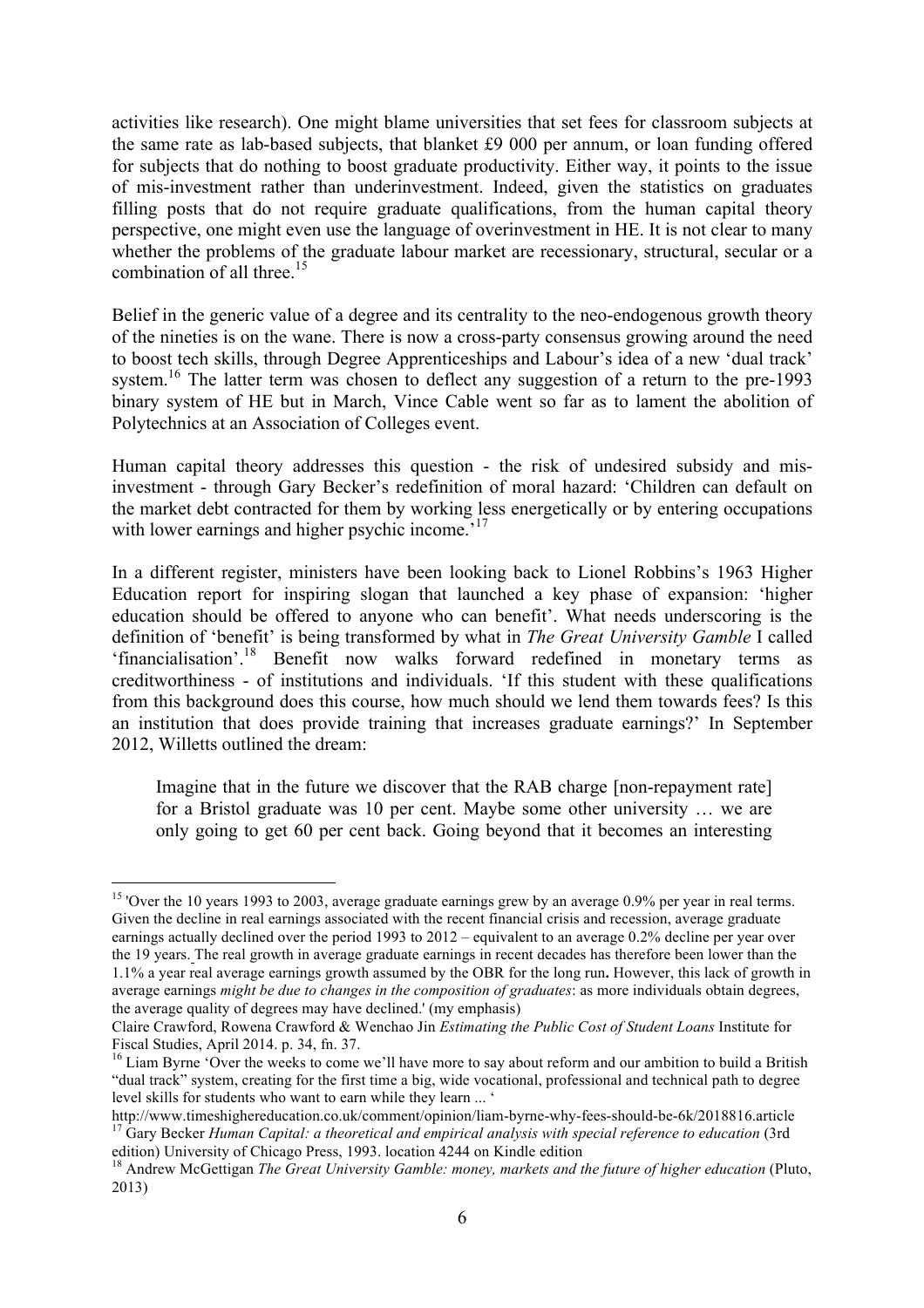question, to what extent you can incentivise universities to lower their own RAB charges.<sup>19</sup>

On the down-side, the easiest way for universities to 'lower their own non-repayment rates' is to reduce fees or alter the balance of subjects and places they offer. For the government as lender, removing access to the loans - 'dedesignation' - would represent a significant sanction against institutions, though the threat of any withdrawal will be stronger than the execution.

In the first instance however, the evaluation data sought by that series of measures I outlined earlier only needs to be good enough to justify two tiers of maximum fee. A normal maximum and a higher one for high-cost subjects at 'successful' institutions. To mimic the vice-chancellors at the elite end of things: 'We are losing money on our high-cost subjects but our graduates are good for higher borrowing, so give us dispensation to set a tuition fee above the current maximum.' Friedman rejected the idea of a flat offer to all applicants:

... the [repayment demanded] should in principle vary from individual to individual in accordance with any differences in expected earning capacity that can be predicted in advance--the problem is similar to that of varying life insurance premia among groups that have different life expectancy.

Variance of this kind would have an additional 'benefit' from the free market perspective of the Treasury: so long as there is a significant subsidy beneath the lending then the tuition fee is prevented from fulfilling the signalling function neoclassically associated with price.<sup>20</sup> The headline fee does not provide this key function, since you cannot tell how much you are actually likely to repay after graduating. This means that students are prone to 'moral hazard' by making choices other than for reasons of productive investment. (Unlike Friedman's idea of a voucher, the loan subsidy received by any given individual is unpredictable and uncertain.)

If price is to be the single best indicator of quality, reflect future cost and dissuade misinvestment, then the subsidy must be eroded as much as possible. That's the neoclassical logic. The first step here is the likely freezing of the repayment threshold for the latest loans at £21,000 after 2016. As graduate earnings rise in the following years, 'fiscal drag' would generate more repayments and address immediate concerns about the 'sustainability' and 'generosity' of repayment terms. Graduates though would be paying more than they would have anticipated in 2012.

What I have outlined here, the coming wave of 'education evaluation', threatens to supplant traditional understandings of universities as communities advancing public knowledge. Current regulations governing the awarding of degrees aver that standards are maintained and safeguarded only by the critical activity of the academic community within an institution. It will be harder and harder to recall that fact.

<sup>&</sup>lt;sup>19</sup> David Willetts interview with John Morgan, 'Wake up to the new world, declares Willetts' *Times Higher Education* 11 October 2012 http://www.timeshighereducation.co.uk/421448.article

<sup>&</sup>lt;sup>20</sup> Note that from a free market perspective, cross-subsidy, whether of subject to subject or teaching to research and vice versa, is a problem for this reason. The government is not anti arts and humanities but is very much exercised by fees set at £9000 rather than close to the presumed 'cost base'. The preference for free markets also explains why the Treasury decided to remove Student Numbers Controls entirely from universities this coming Autumn: restricting places leads to unmet demand which keeps prices high.